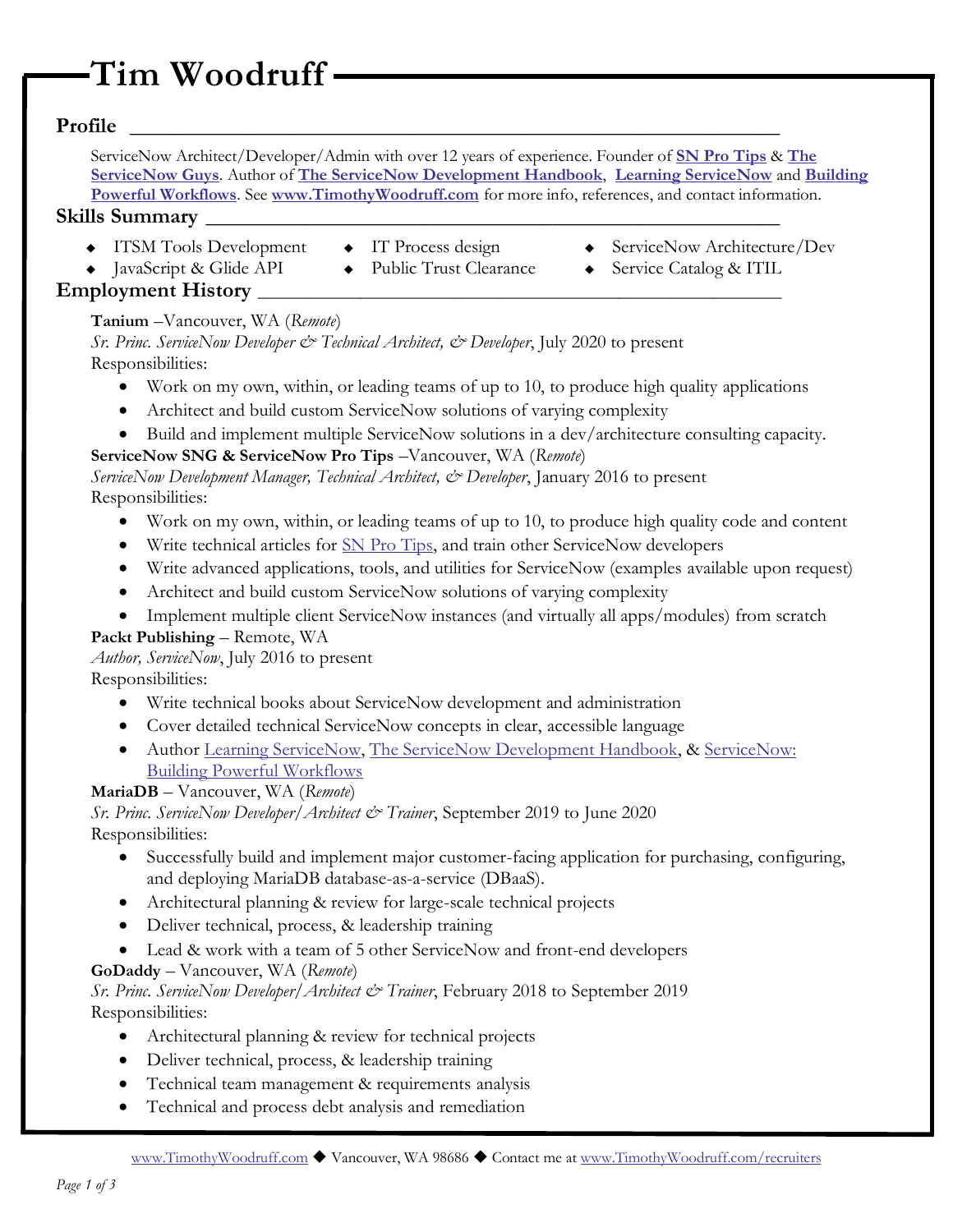# **Tim Woodruff**

# **USPS** *(Accenture/Bravium)* – Vancouver, WA (*Remote*)

*Sr. Princ. ServiceNow Developer/Architect*, February 2017 to February 2018 Responsibilities:

- Provide architectural review and assistance before, during, and after development
- Build and deploy enhancements to Service Catalog and all other ITIL processes
- Provide advanced technical training, and tech/code QA for other developers and admins
- Document & design technical processes and best practices

## **KPMG** *(Momentum)* – Remote, WA

*Sr. ServiceNow Developer/Architect*, December 2016 to April 2017

## Responsibilities:

- Build and lead a team of 5 developers while also serving as senior technical architect & developer
- Build and maintain a highly custom public-facing HR/Onboarding portal & catalog
- Manage successful instance version upgrades including bug-fix development
- Build ServiceNow Service Catalog & multiple integrations

# **The Home Depot** *(KForce)* – Remote, WA

*Sr. ServiceNow Developer/Architect*, February 2016 to December 2016 Responsibilities:

- Implement and manage ServiceNow platform and plugins for various IT processes and tracks
- Build and implement new, fully custom SDLC module using Java, JavaScript, and SQL
- Manage successful upgrade from Eureka to Geneva, & Geneva to Helsinki ServiceNow versions
- Design & code highly complex multi-process workflows
- Perform penetration tests & information security reviews on & within the ServiceNow platform.

# **Expedia** *(AIM Consulting)* – Bellevue, WA

*Consulting Developer/Architect (ServiceNow)*, July 2015 to February 2016 Responsibilities:

- Architect & manage successful upgrade from Fuji to Geneva
- Manage software lifecycle from spec to testing & deployment
- Use JavaScript & Glide API, build Discovery application: "IP Forensics"

# **Symantec Corp.** – Springfield, OR

*Sr. Princ. ITSM Tools Developer/Architect (ServiceNow)*, February 2014 to July 2015 Responsibilities:

- Implement and manage ITSM platform (ServiceNow) for all IT processes and tracks
- Develop and update ServiceNow ITSM tool in JavaScript / Glide / Jelly scripting
- Design & Implement new knowledge management & self-service portal systems
- Build, organize, and deliver technical training around ITSM tools platforms

# **Iberdrola Renewables** – Beaverton, OR

*Sr. Security Systems Administrator*, January 2014 to May 2014 *(Consultant)*  Responsibilities:

- Oversee & Manage new physical and electronic security systems and perimeters
- Triage technical issues requiring on-call 24/7
- Implement secure IT Service Management (ITSM) platform and practices
- Maintain government Critical Infrastructure Protection Standards (CIPS) certification

*[Additional information such as references and letters of recommendation are available at [www.TimothyWoodruff.com\]](https://d.docs.live.net/3e8a4bce513a4e0c/Work/ServiceNow%20Guys%20SHARED/Docs/Resumes/Tim/www.TimothyWoodruff.com)*